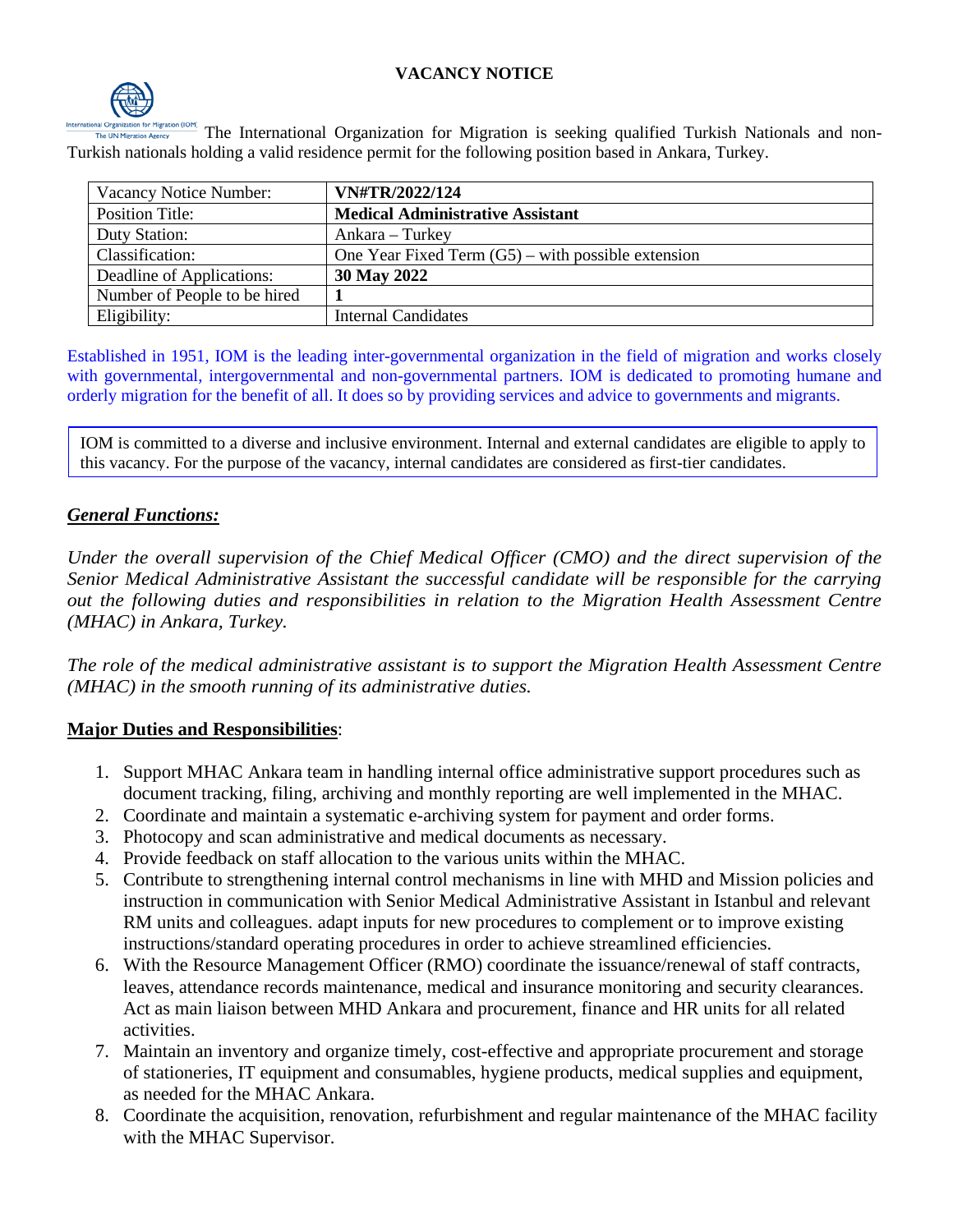- 9. Administer the office's petty cash and submit the necessary reports to supervisor. Assist project beneficiaries in reimbursement of travel and other costs related to MHD processing. Ensure reconciliation of service fees and bank statements.
- 10. Assure correctness of travel authorizations and advise on allowances for staff members leaving on duty travel.
- 11. In co-ordination with the RMO, participate in budget and expenditures monitoring, monthly and annual financial reporting. Collect relevant statistics and provide financial analysis, in coordination with the MHAC supervisor.
- 12. Perform such other duties as may be assigned.

## **Required Qualifications:**

# **Education:**

- Bachelor's degree in Administration Management/ Medical Administration or a related field from an accredited academic institution with at least three years of relevant working experience; or
- Secondary School Diploma with at least five years of relevant working experience

# **Experience:**

- Three years relevant professional experience, preferably in administrative support or similar roles;
- Working with refugees/migrants in a medical setting is an advantage;
- Previous working experience with NGOs or international organizations is an advantage;
- Demonstrated accuracy in handling and reporting data.

### **Languages:**

• Fluency in **English and Turkish** is required.

### **Required Competencies**

The incumbent is expected to demonstrate the following values and competencies:

### **Values**

- Inclusion and respect for diversity: Shows respect and sensitivity towards gender, culture, ethnicity, religion, sexual orientation, political conviction and other differences.
- Integrity and transparency: Upholds and promotes the Standards of Conduct and Unified Staff Regulations and Rules. • Delivers on commitments; manages the organization's resources reliably and sustainably.
	- Embraces and encourages transparency, balancing this with the need for discretion and confidentiality as appropriate.
- Professionalism:

Demonstrates professional competence and mastery of subject matter and willingness to improve knowledge and skills.

• Shows self-control and persistence when faced with difficult problems and remains calm in stressful situations.

• Is conscientious and efficient in meeting commitments, observing deadlines and achieving results.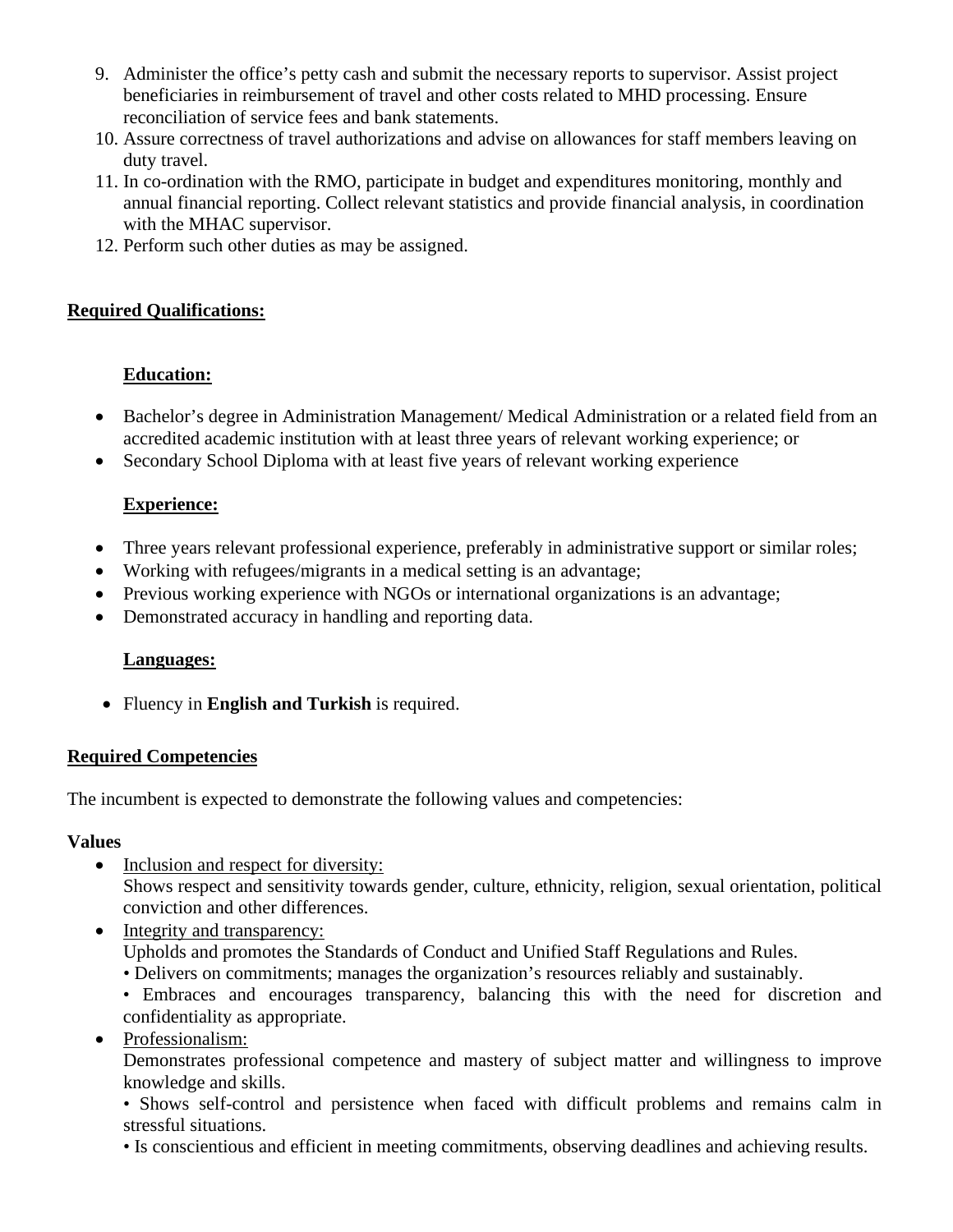#### **Core Competencies** – behavioural indicators *level 1*

• Teamwork: Establishes strong relationships with colleagues and partners; relates well to people at all levels.

• Is fully aware of the team purpose, respects and understands individual and collective responsibilities.

• Willingly puts in extra effort without being asked and adopts a "hands-on" approach whenever necessary to achieve team objectives.

- Coordinates own work with that of the team to meet agreed priorities and deadlines.
- Delivering Results:
	- •Produces quality results and provides quality services to clients.
	- Meets goals and timelines for delivery of products or services.
	- Shows understanding of own role and responsibilities in relation to expected results.
- Managing and sharing knowledge:
	- Shares knowledge and learning willingly, and proactively seeks to learn from the experiences of others.
- Accountability:
	- •Accepts personal responsibility for quality and timeliness of work.
	- Operates in compliance with organizational regulations and rules.
	- Accepts and gives constructive criticism; acknowledges and corrects mistakes and apply lessons learned for improvement.
- Communication:
- Presents information using language and sequence of ideas that is easy for recipients to understand.

#### **Other:**

Any offer made to the candidate in relation to this vacancy notice is subject to funding confirmation.

Appointment will be subject to certification that the candidate is medically fit for appointment, accreditation, any residency or visa requirements, and security clearances.

Only candidates residing in either the country of the duty station or from a location in a neighbouring country that is within commuting distance of the duty station will be considered. In all cases, a prerequisite for taking up the position is legal residency in the country of the duty station, or in the neighbouring country located within commuting distance, and work permit, as applicable.

**Please be advised that this is a local position and as such only applications from candidates with a valid residence / working permit residing in Turkey will be considered.**

#### **How to Apply:**

Interested candidates are requested to submit their application including the most recent CV with a cover letter in English with contact details (name, position, phone and e-mail details) of three references by indicating name of the position applied with its VN number in the subject line of the e-mail to [iomtrjobs@iom.int](mailto:iomtrjobs@iom.int) or to IOM Birlik Mahallesi Sehit Kurbani Akboga Sok. No:24 06610, Çankaya, Ankara Turkey by the end of **30 May 2022.**